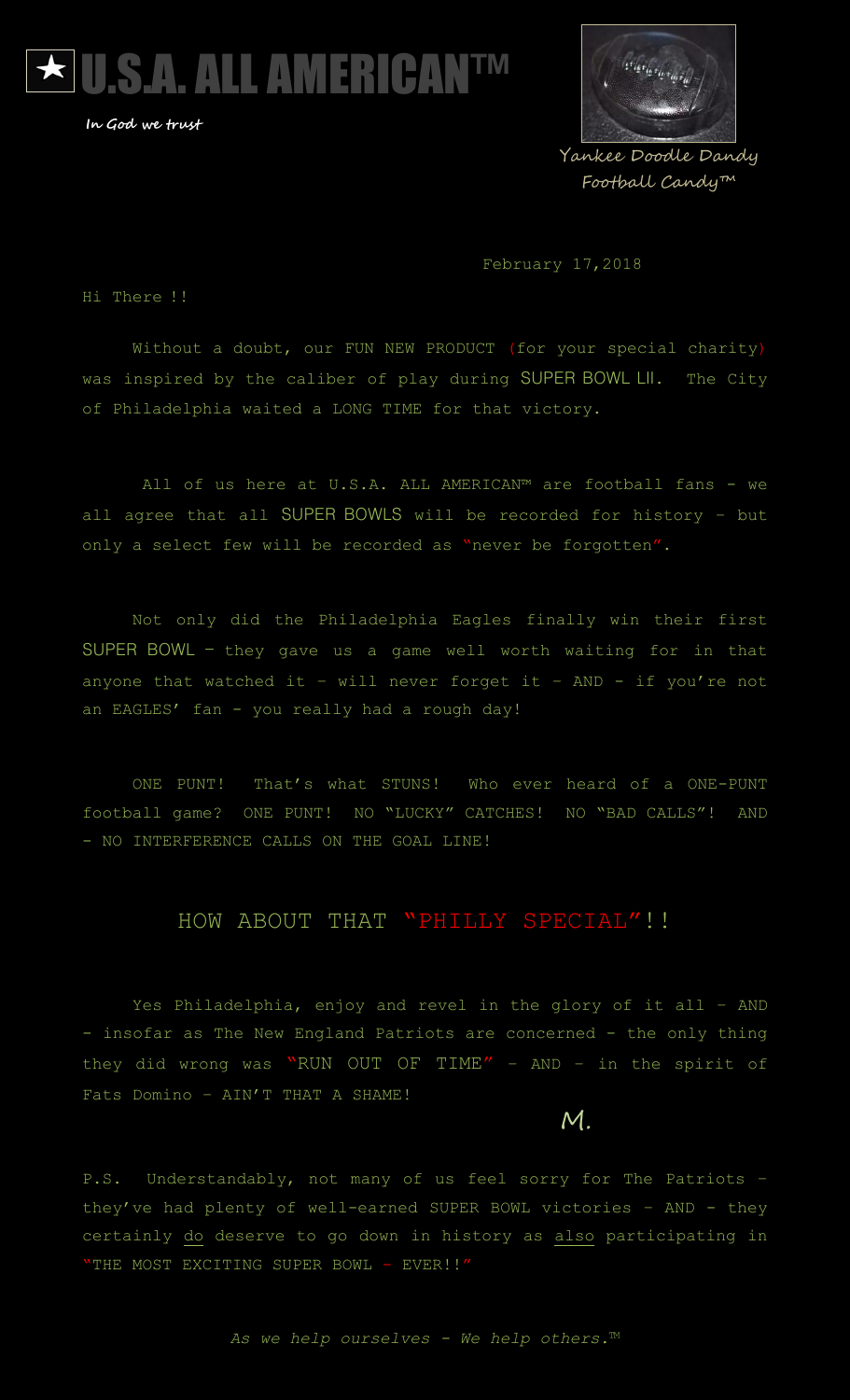



U.S.A. ALL AMERICAN FOOTBALLS™ Milk & Dark Chocolate



 **6 flavors in 1 Bar = A People Friendly™ Product**

## **Like Creamy Fruit ??**



# **What ?? You want NUTS too ??**

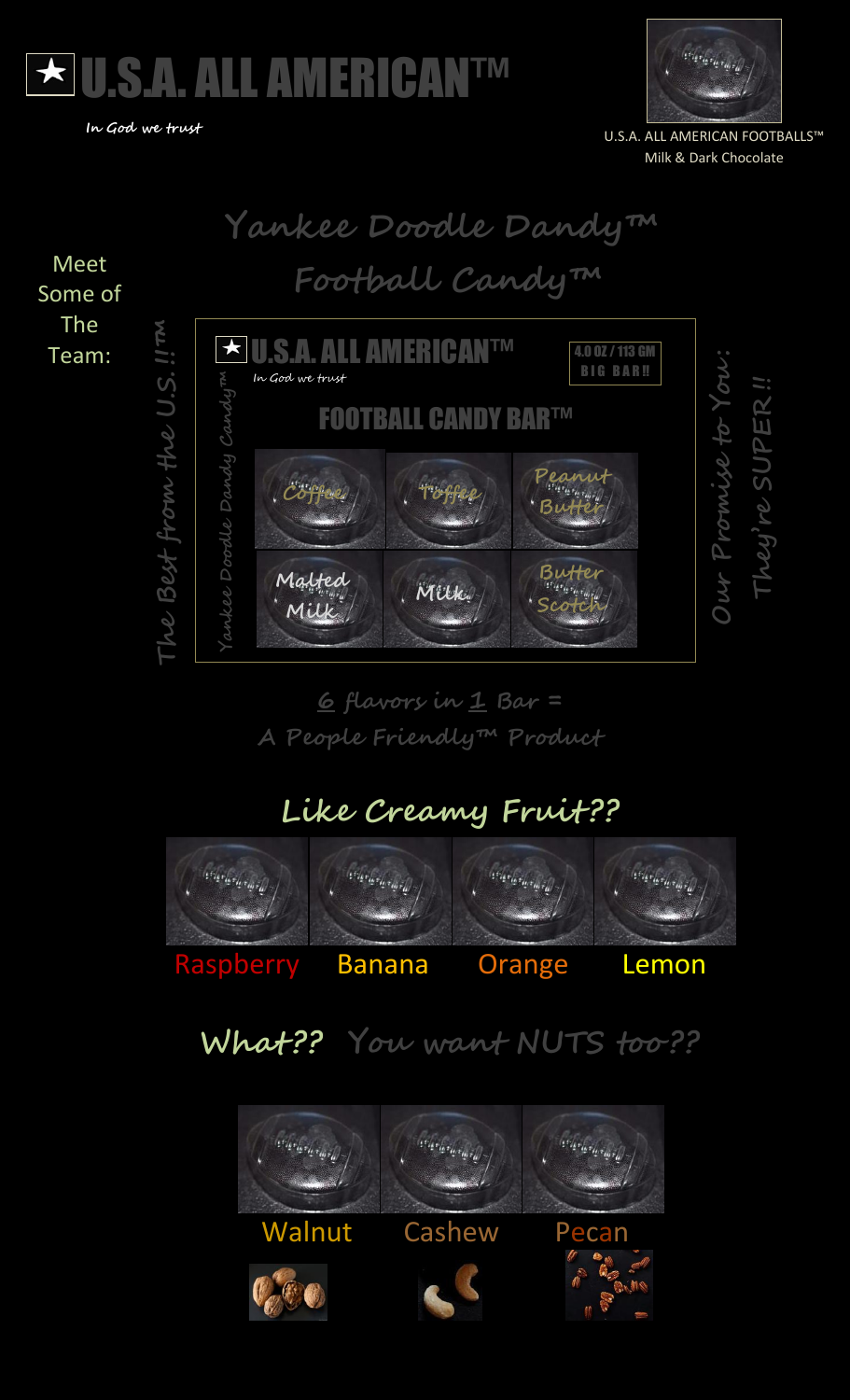



 Yankee Doodle Dandy Football Candy™

Each candy bar holds **6** footballs – Each football has a different flavor - Our CANDY BARS are BIGGER in that you can save some for later - **OR** share - **OR** eat the entire bar – if you dare!